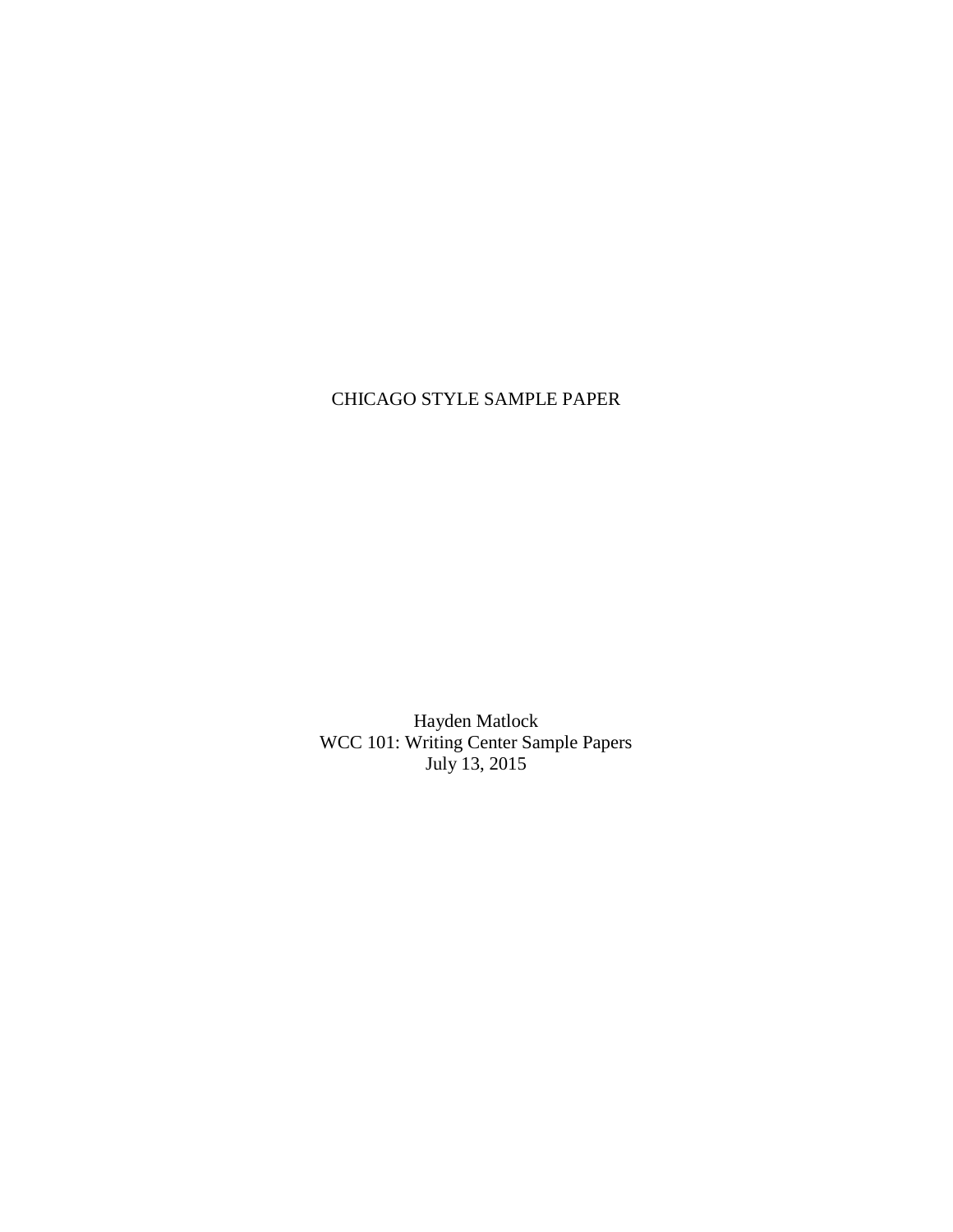Since the discovery of the Mayan ruins deep in the Yucatec jungles, scholars have debated endlessly as to the cause of the Mayan collapse. Many cite the devastating droughts which plagued the Mayan states for centuries, whereas others point to the large population overwhelming the agricultural output of the land. While these represent the two largest positions, they are merely two of many crackpot theories regarding the end of the Mayan civilization. Until recently, the matter had still been unsolved. However, the archaeological research currently being conducted in the Yucatan by Simon J. Simpson debunks all traditional theories. Based on Simpson's findings, it is clear the Mayan collapse must be attributed to a previously unknown invasion of nomadic Space Lizards. Through analysis of Space Lizard and Mayan archeological remains, such as recently decoded Mayan Lizard lore and Lizardian Space antiquities, the ambiguity surrounding the fall of the Mayans dissolves.

Before describing the archeological remains of Simpson's team, it is important to relay the revised narrative of the Mayan collapse. Mayan civilization had already been in decline since the late  $5<sup>th</sup>$  century.<sup>1</sup> According to an inscription on a matte vessel found in a site located near the border between Guatemala and Mexico, the nomadic Lizard space horde was summoned due to advanced Mayan smoke signal technology. The method had been developed for centuries, and was perfected by Mayan engineers to allow trans-cosmic communication.<sup>2</sup> The Lizards, ruled then by King Lizard, responded to the Mayans' invitation not with the requested bounty of tamales, but rather with advanced warfare. According to Rocky Johnson, "the hell fair rained down by the Lizard jockeys proved a match for the Mayan jaguar warriors. They did not stand a

l

<sup>1.</sup> Alfred Gristleberry, *Mayan Collapse*, (Durham: Duke University Press, 2009), 30.

<sup>2.</sup> David Harvey, "Lizard Steve," in *The Condition of Postmodernity: An Enquiry into the Origins of Cultural Change* (Malden, MA: Blackwell, 1990), 12.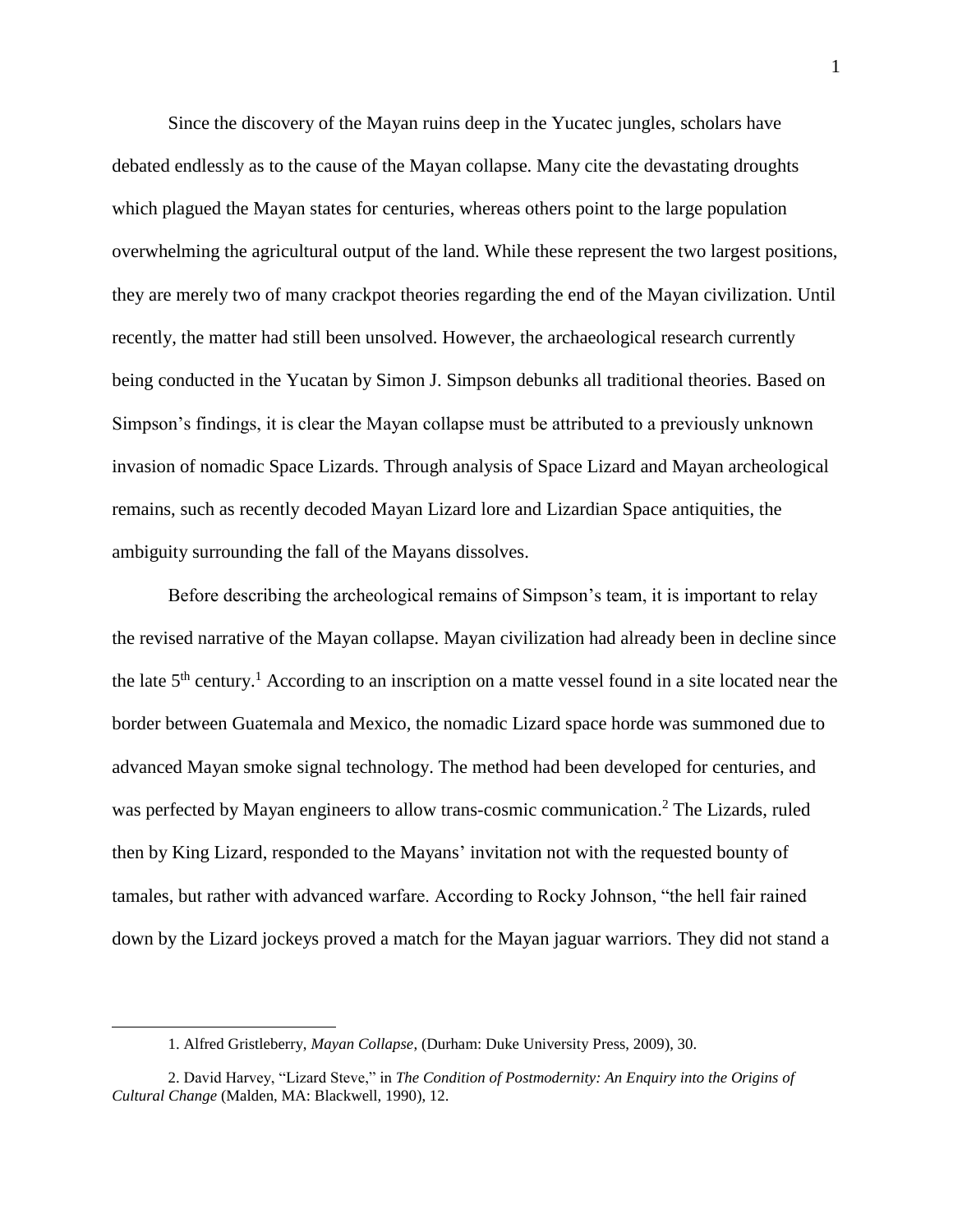chance."<sup>3</sup> Mayan technology simply could not compete against even the most primitive Space Lizard militia. Before the end of the century, the Mayans had completely vanished from Mesoamerica.<sup>4</sup>

This modern narrative can be confidently corroborated with artifacts both Mayan and Lizardian. The most significant, but certainly not the only, archaeological find remains to this day in the jungle Simpson discovered it. It is of course the fossilized skeletal remains of the front lines Lizard commando unit tasked with battling the initial waves of Mayan warriors. Simpson described them as "three eight feet tall velociraptor looking creatures armed with battle spears and unidentifiable projectile weaponry." <sup>5</sup> Critics have made claims that these fossilized Space Lizard soldiers are no more than elaborate Mayan monolithic prayer stelae documenting a fictional Lizard invasion. These criticisms fail to directly address the Lizard DNA recovered from the specimens. Genetic material found on the fossils proves their authenticity. <sup>6</sup> As for the weaponry, the rifles and battle spears do not appear to be operable with human anatomy. The Lizards apparently operated the rifles using their tiny reptilian dewclaws, and the battle spears were secured to their supraorbital ridge crests.<sup>7</sup> Mayan iconography does not exhibit any human being with such deformities, therefor the weaponry must have been designed for extraterrestrial Lizard commandos and not the result of time traveling mischief.

 $\overline{a}$ 

<sup>3.</sup> Rocky Johnson, *Cosmopolis: The Hidden Agenda of Modernity* (Chicago: University of Chicago Press, 1990), 67.

<sup>4.</sup> Johnson, *Cosmopolis*, 56.

<sup>5.</sup> Gristleberry, *Mayan Collapse*, 46.

<sup>6.</sup> Vlad Dewfont, "The Lizard Problem," *Journal of Lizardian Studies* 28, no. 2 (2013): 40.

<sup>7.</sup> Dewfont, "The Lizard Problem," 40.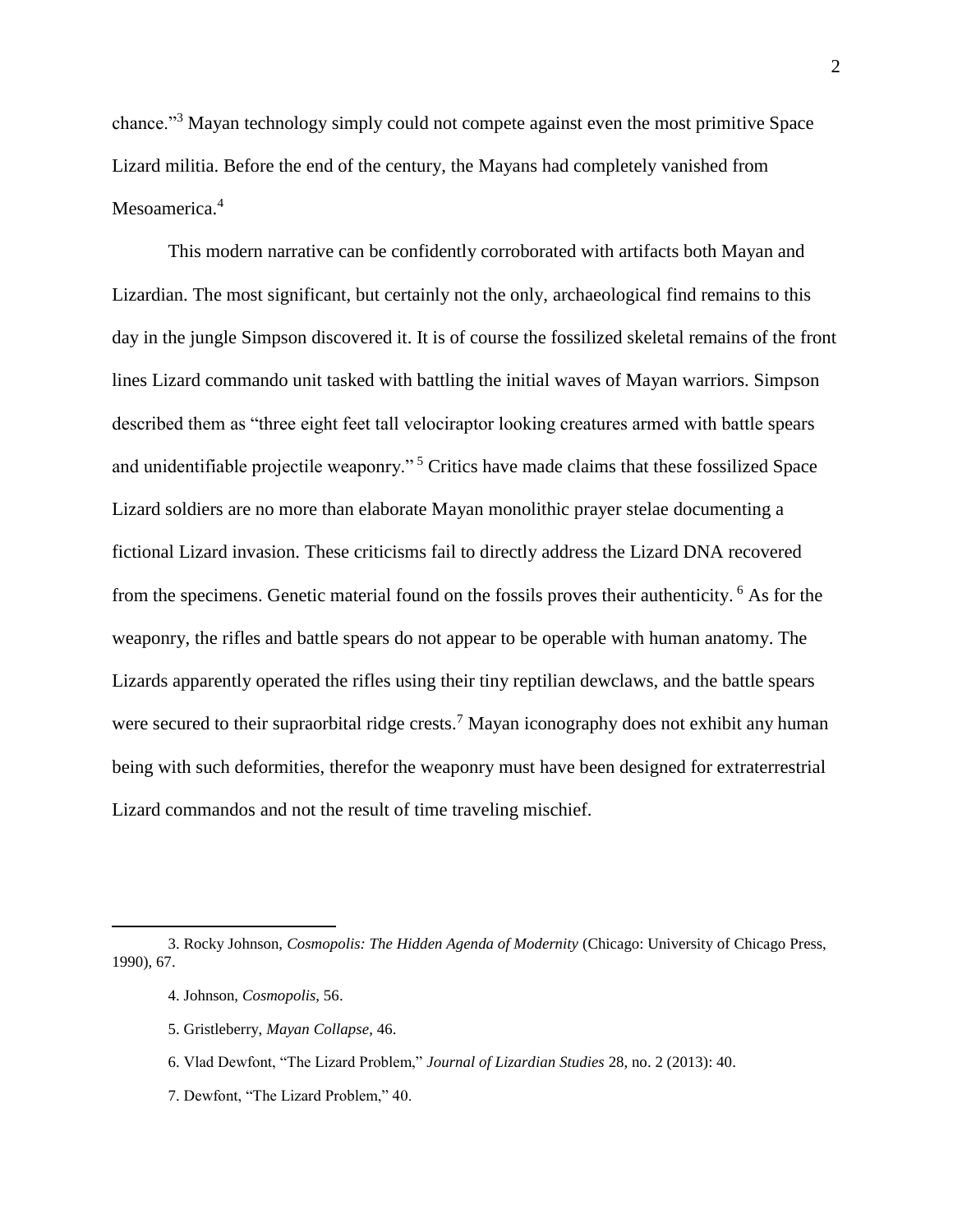This sample paper illustrates how a Chicago Style paper should look. The first page of this sample is a title page. These are not always necessary, and if your professor does not want one you must still include your name and the title of the paper on the first page of text. Additionally, the page numbers do not start on the title page and must be in the same font as your paper, probably Times New Roman 12. That is the easy part.

The hard part is citing. The citations, as opposed to MLA or APA, are placed at the bottom as footnotes. As you can see, they are single spaced with a line between each. To add a footnote, look up at the top of Word where you will see the tab References. Click on this tab. There should be an icon which says "insert footnote." Simple enough, but then you must be sure the footnotes are formatted how they are in this sample paper. Remember to hit tab for each new citation and be sure they are the correct font and size.

Citation itself is simpler than other formats. Once you cite a new source you must include all information and use quotation marks or italics to differentiate between articles, journals and books. Any subsequent citation (i.e. after you have cited something and want to cite that same source again) you need only include the last name of the author, the work, and the page number. If you are citing the same source twice in a row, write Ibid and include the correct page number.

Notice how the citations are different in the bibliography on the final page (yes there is a bibliography despite everything already being written out fully). Only the lords of Chicago Style formatting know why citations must be formatted differently here, but they are so you'll have to get used to it. A handy tip is to replace the commas with periods and swap the author's first name and last name. Another fun fact: the bibliography is single spaced, and there are, for some reason, two lines between the word "bibliography" and the first citation. All citations on this page are indented using a hanging indention. You can easily indent them properly by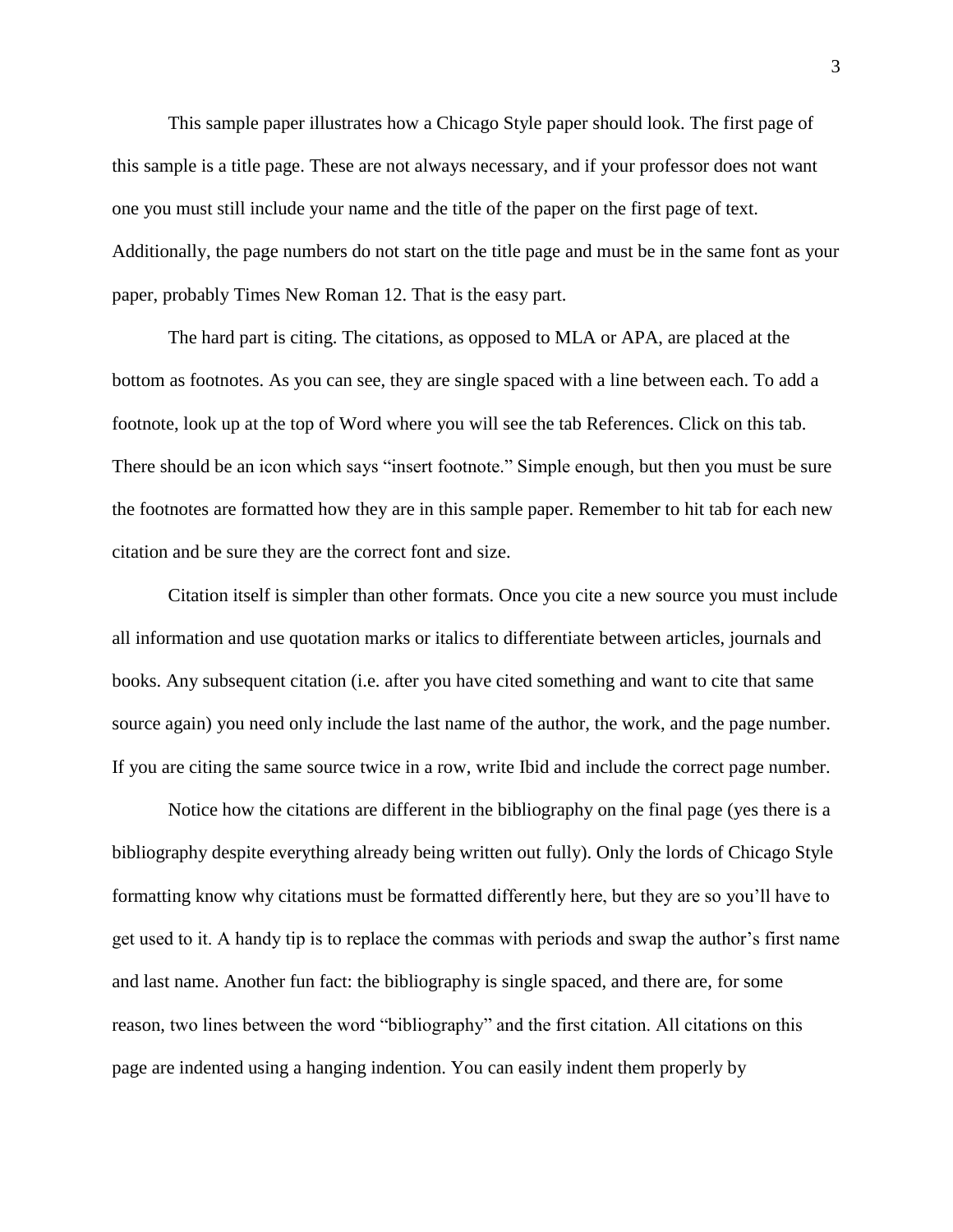highlighting them, clicking the paragraph tab up near the top of the screen, and selecting in the drop box labeled Special the word Hanging. Voila! Look closely at this sample paper and you should become more accustomed to the bizarre quirks of Chicago Style. If you are still baffled, you can ask your consultant for more information or check out the Purdue Owl for a detailed guide to different Chicago style citation tips.<sup>8</sup>

 $\overline{\phantom{a}}$ 

<sup>8.</sup> "Chicago Manual of Style 17th Edition," Purdue Online Writing Lab,

https://owl.purdue.edu/owl/research\_and\_citation/chicago\_manual\_17th\_edition/chicago\_manual\_of\_style\_17th\_ edition.html.